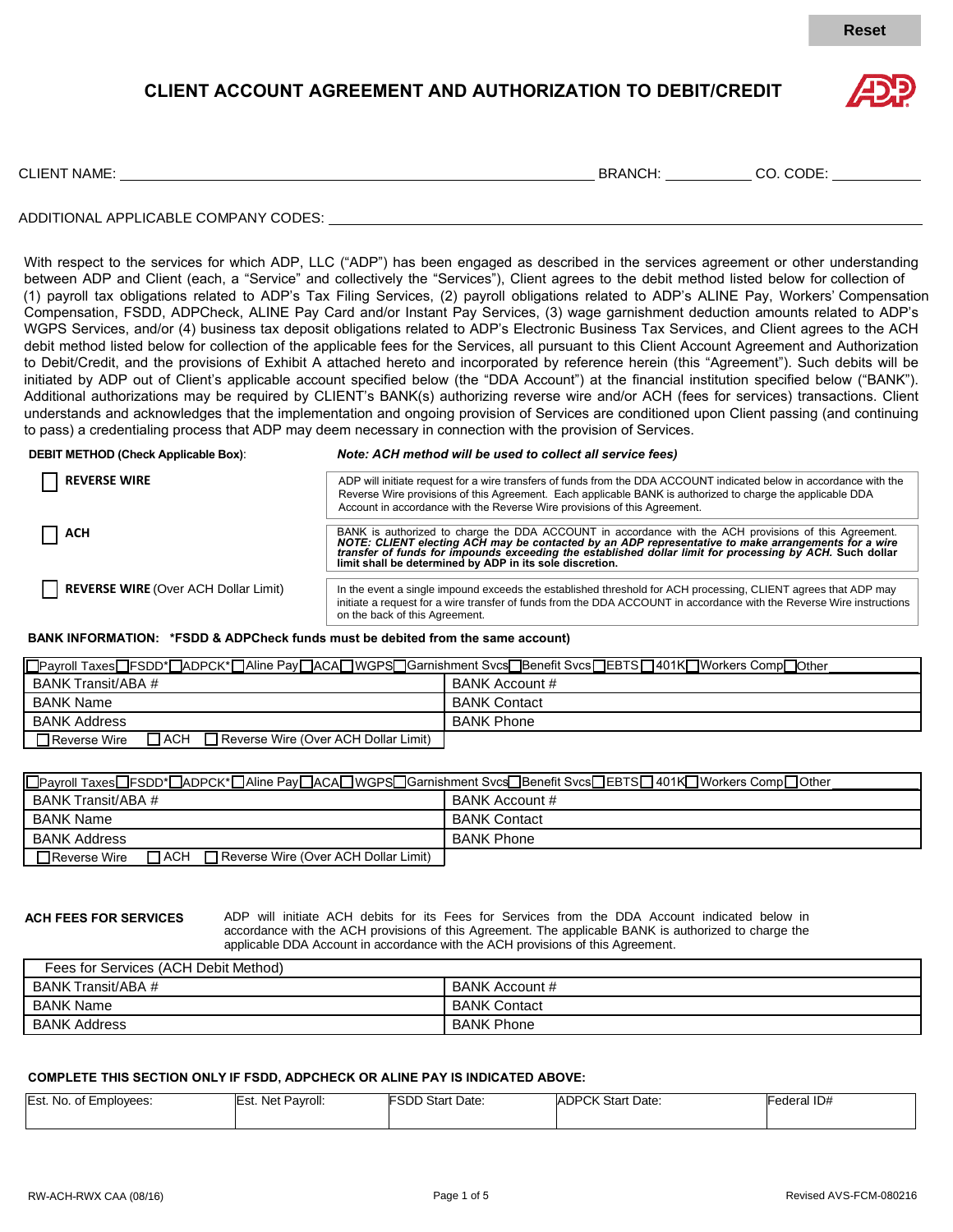In consideration of each BANK's compliance with this authorization, CLIENT agrees that such BANK's treatment of any charge, and such BANK's rights with respect thereto, shall be the same as if the charge were initiated personally by CLIENT, and that if any charge is dishonored, whether with or without cause, such BANK shall be under no liability whatsoever. In addition, CLIENT authorizes ADP to credit the applicable DDA ACCOUNT when necessary, at ADP's sole discretion, for any refund or credit amount due CLIENT.

CLIENT acknowledges and agrees that (i) ADP Payroll Services Inc. ("ADPPSI"), a licensed money transmitter, is responsible for providing the money transmission services hereunder and is a party to this Agreement and (ii) ADP's provision of services hereunder shall be deemed acceptance of this Agreement by ADP and ADPPSI. Exhibit B, to the extent applicable, contains information related to how to file a complaint in connection with the money transmission services.

In the event of any conflict between the terms and conditions of this Agreement and the terms and conditions of any other agreement, this Agreement shall control. CLIENT acknowledges and agrees that, notwithstanding anything to the contrary, CLIENT'S right to refund under any State law shall first be subject to any offset for funds due to ADP with respect to any previous transactions completed on Client's behalf by ADP, and subject to the terms and conditions of this Agreement and any other agreement between CLIENT and ADP.

This authorization shall remain in effect unless and until revoked in writing by an authorized representative of CLIENT and until the applicable BANK(s) and ADP have each received such notice and have had reasonable time to act upon such notice.

CLIENT Signature Date

CLIENT Representative Name & Title

(Must be an authorized signatory on the accounts listed above)

## **FOR REGION USE ONLY / ADP DO NOT DEBIT ACCOUNT**

**CLIENT CHECK (This bank account below will be printed on your company checks.):** 

| BANK Transit/ABA #  | BANK Account(DDA)# |                       |  |
|---------------------|--------------------|-----------------------|--|
| Bank Name           |                    | Starting Check number |  |
| <b>Bank Address</b> |                    |                       |  |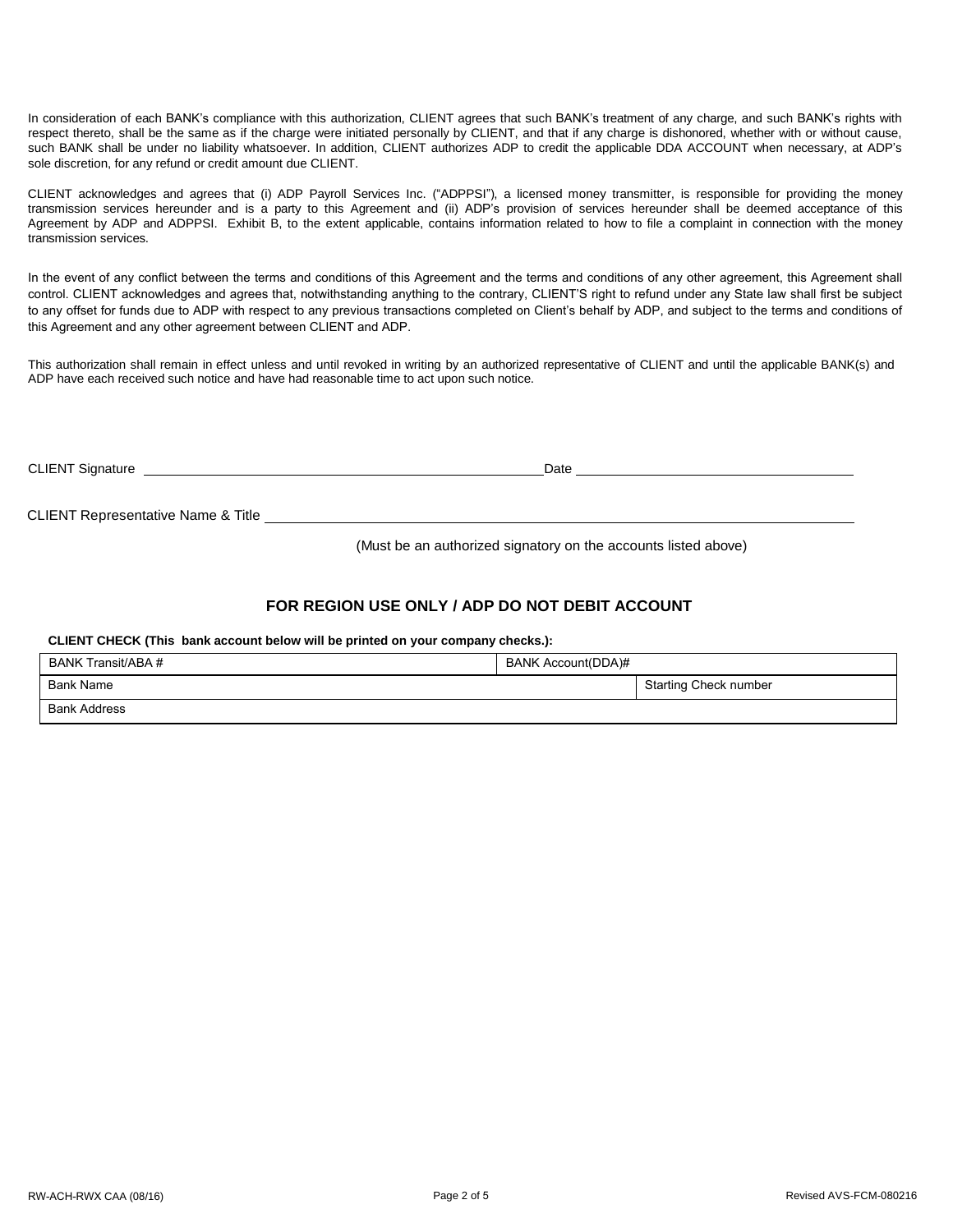#### **ACH**

Client understands that funds representing the total of Fees for Services must be on deposit in the applicable DDA Account no later than the date specified in the "Advice of Debit" or "Advice of Charge" periodically delivered to the Client after such services are rendered. ADP will initiate a transfer of such funds out of such DDA Account on such date.

#### **REVERSE WIRE**

CLIENT understands that funds representing the total of (i) CLIENT's payroll tax obligations for the applicable payroll (if CLIENT receives ADP's Tax Filing Services), (ii) CLIENT's wage payment obligations for the applicable payroll (if CLIENT receives ADP's FSDD, ADPCheck, Aline Pay, Instant Pay Services or Workers Compensation), (iii) CLIENT's wage garnishment deduction obligations with respect to CLIENT's employees for the applicable payroll (if CLIENT receives ADP's WGPS or Garnishment Services), (iv) CLIENT's electronic business tax deposit obligations (if CLIENT receives ADP's Electronic Business Tax Services), must be on deposit in the applicable DDA Account no later than the applicable date(s) specified within the contractual agreement between ADP and CLIENT for the applicable services. ADP will cause such funds to be wire transferred from the DDA Account to one of the following accounts located at the banks listed below on such specified funding date (unless and until changed by notice from ADP).

In consideration for the additional costs incurred by ADP in providing wire transfer service, Client agrees to pay a reasonable fee for each wire transfer.

### **ALINE Pay, FSDD, ADPCheck, WGPS, Garnishment Services, EBTS, Benefit Services, Other**

| <b>Bank</b>    | <b>Bank Address</b>                             | <b>Account Name</b>     | ABA       | <b>DDA</b> | <b>Collection Method</b> |
|----------------|-------------------------------------------------|-------------------------|-----------|------------|--------------------------|
| JPMorgan Chase | One Chase Manhattan Plaza<br>New York, NY 10005 | ADP Tax Services        | 021000021 | 323269036  | Reverse Wire Impound     |
| Deutsche Bank  | 60 Wall Street<br>New York, NY 10005-2858       | <b>ADP Tax Services</b> | 021001033 | 00416217   | Reverse Wire Impound     |

## **Tax & 401(k)**

| <b>Bank</b>    | <b>Bank Address</b>                             | <b>Account Name</b>        | ABA       | <b>DDA</b> | <b>Collection Method</b> |
|----------------|-------------------------------------------------|----------------------------|-----------|------------|--------------------------|
| JPMorgan Chase | One Chase Manhattan Plaza<br>New York, NY 10005 | ADP Tax Services           | 021000021 | 9102628675 | Reverse Wire Impound     |
| Deutsche Bank  | 60 Wall Street<br>New York, NY 10005-2858       | ADP Payroll Tax<br>Deposit | 021001033 | 00153170   | Reverse Wire Impound     |

### **Workers' Compensation**

| <b>Bank</b>    | <b>Bank Address</b>                             | <b>Account Name</b> | ABA       | <b>DDA</b> | <b>Collection Method</b> |
|----------------|-------------------------------------------------|---------------------|-----------|------------|--------------------------|
| JPMorgan Chase | One Chase Manhattan Plaza<br>New York, NY 10005 | ADP Tax Services    | 021000021 | 304939315  | Reverse Wire Impound     |

### **NOTICE**

**CLIENT acknowledges that if sufficient funds are not available by the date required pursuant to the foregoing provisions of this Agreement, (1) CLIENT will immediately become solely responsible for all tax deposits and filings, all employee wages, all wage garnishments, all CLIENT third- party payments (e.g., vendor payments) and all related penalties and interest due then and thereafter, (2) any and all ADP Services may, at ADP's option, be immediately terminated, (3) neither BANK nor ADP will have any further obligation to CLIENT or any third party with respect to any such Services and (4) ADP may take such action as it deems appropriate to collect ADP's Fees for Services.** 

**Client shall not initiate any ACH transactions utilizing ADP's services that constitute International ACH transactions without first (i) notifying ADP of such IAT transactions in writing utilizing ADP's Declaration of International ACH Transaction form (or such other form as directed by ADP) and (ii) complying with the requirements applicable to IAT transactions. ADP shall not be liable for any delay or failure in processing any ACH transaction due to Client's failure to so notify ADP of Client's IAT transactions or Client's failure to comply with applicable IAT requirements.**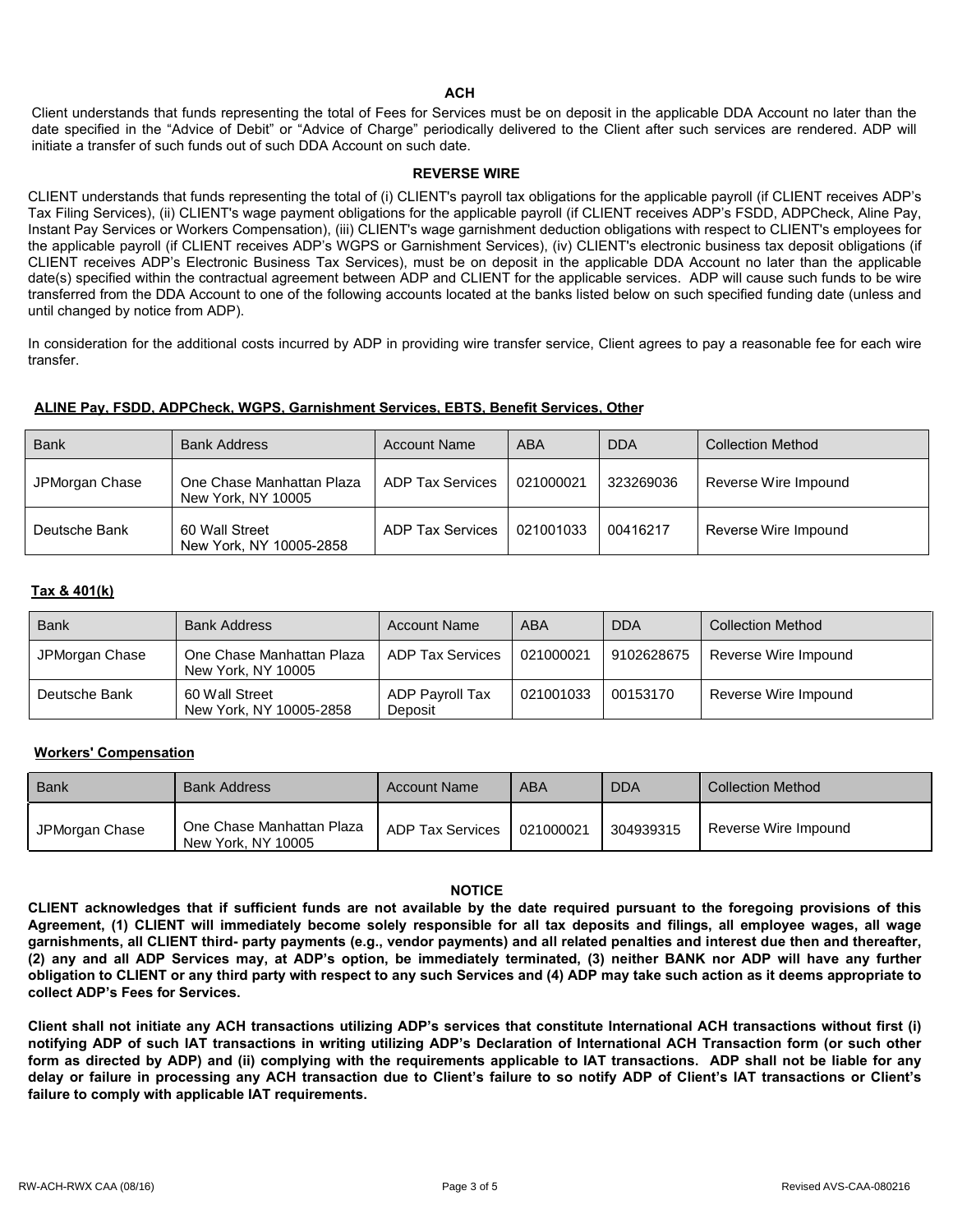#### **EXHIBIT A**

The provisions set forth in this Exhibit A shall be incorporated by reference into the Client Account Agreement and Authorization to Debit/Credit (Reverse Wire) (the "Agreement"). Capitalized terms used but not defined herein shall have the meanings ascribed to such terms in the Agreement or the NACHA Operating Rules & Guidelines, as the same may be amended from time to time (the "NACHA Rules"), as applicable.

CLIENT, as an Originator, makes the following representations, warranties, covenants, certifications, authorizations and acknowledgments:

- (i) CLIENT (1) agrees to be bound by and warrants it will comply with the NACHA Rules, as the same may be amended from time to time, (2) warrants it will not submit Entries that violate the laws of the United States, (3) warrants it will comply with all U.S. laws, rules and regulations, including, as applicable, laws, rules and regulations applicable to IAT Entries (including those of the Office of Foreign Assets Control (OFAC) and the Financial Crimes Enforcement Network), (4) acknowledges and agrees that ADP shall have the right to audit CLIENT'S compliance with the provisions of this Exhibit A, the Agreement and the NACHA Rules, and (5) acknowledges and agrees that ADP shall have the right to suspend or terminate initiating ACH transactions immediately upon notice to CLIENT in the event CLIENT breaches any of the NACHA Rules;
- (ii) CLIENT (1) certifies that it has not been suspended and does not appear on a National Association list of suspended Originators, and (2) warrants that it will not transmit any Entry if it has been suspended or appears on a National Association list of suspended Originators;
- (iii) CLIENT authorizes ADP to initiate Entries on behalf of CLIENT to its Receivers' accounts and CLIENT agrees to be financially responsible to Originating Depository Financial Institution ("BANK") for all Entries initiated by ADP on CLIENT'S behalf;
- (iv) CLIENT acknowledges and agrees that ADP and BANK (1) may restrict certain types of Entries, (2) shall have the right to reject any Entry or series of Entries, and (3) shall have the right to reverse Erroneous Entries;
- (v) CLIENT represents, warrants and certifies that (1) prior to submission, each Entry has been properly authorized by CLIENT and the Receiver in accordance with the NACHA Rules, including, but not limited to (a) the authorization has not been revoked, (b) the Agreement has not been terminated, (c) CLIENT has no knowledge of the revocation of the Receiver's authorization or termination of the agreement between the Receiver and the RDFI concerning the Entry, and (d) at the time the Entry is processed by a RDFI, the authorization for that Entry has not been terminated, in whole or in part, by operation of law, (2) CLIENT will retain all authorizations for a minimum of two (2) years following termination or revocation of the authorization, and (3) CLIENT will provide a copy of such authorization to ADP or BANK upon request;
- (vi) CLIENT represents, warrants and certifies that (1) all credit and debit Entries will be accurate and timely, and (2) each Entry will contain all information required by the NACHA Rules for specific Entry types, including, but not limited to, the Receiver's correct account number, dollar amount of the Entry, CLIENT'S Name, CLIENT'S Entry description;
- (vii) CLIENT acknowledges and agrees that (1) CLIENT shall be responsible for promptly detecting and correcting any errors, (2) any Entry sent to ADP that identifies the Receiver inconsistently by name and account number may be processed by BANK based solely on the account number provided, (3) ADP is authorized to take such measures as ADP deems appropriate to carry out the intent of CLIENT in completing any particular Entry, including, but not limited to, ADP may contact CLIENT or may attempt to retransmit any Return Entry, and (4) subject to any limitations set forth in the applicable client services agreement with ADP, CLIENT shall indemnify ADP, its parent, subsidiaries, predecessors, successors, affiliates, directors, officers, fiduciaries, insurers, employees and agents, for any claim, demand, loss, liability or expense (including reasonable attorneys' fees, penalties, fines or interest) resulting from the debiting or crediting of any Entry or a breach of the Agreement (including the provisions of this Exhibit A);
- (viii) CLIENT agrees to implement and maintain safeguards to protect against (1) any unauthorized access to confidential information being stored, processed or transmitted in connection with Entries, and (2) submission of fraudulent Entries purportedly on CLIENT'S behalf; and
- (ix) CLIENT represents and warrants, to the extent applicable, that (1) the origination of each IAT Entry shall comply with the laws and payment systems rules of the receiving country, and (2) any submission by CLIENT requiring initiation of an IAT Entry by ADP shall include the name and physical address of each of CLIENT and the Receiver, the account number of the Receiver and the identity of the Receiver's bank, bank ID number and bank branch code.

#### **EXHIBIT B**

#### *California Clients see below for information about filing complaints about the money transmission service:*

If you have any complaints regarding money transmission activities, please contact California Department of Business Oversight at:

**Department of Business Oversight Attn: Consumer Services 1515 K Street, Suite 200 Sacramento, CA 95814 Telephone: (866) 275-2677 Email: [consumer.complaint@dbo.ca.gov](mailto:consumer.complaint@dbo.ca.gov)**